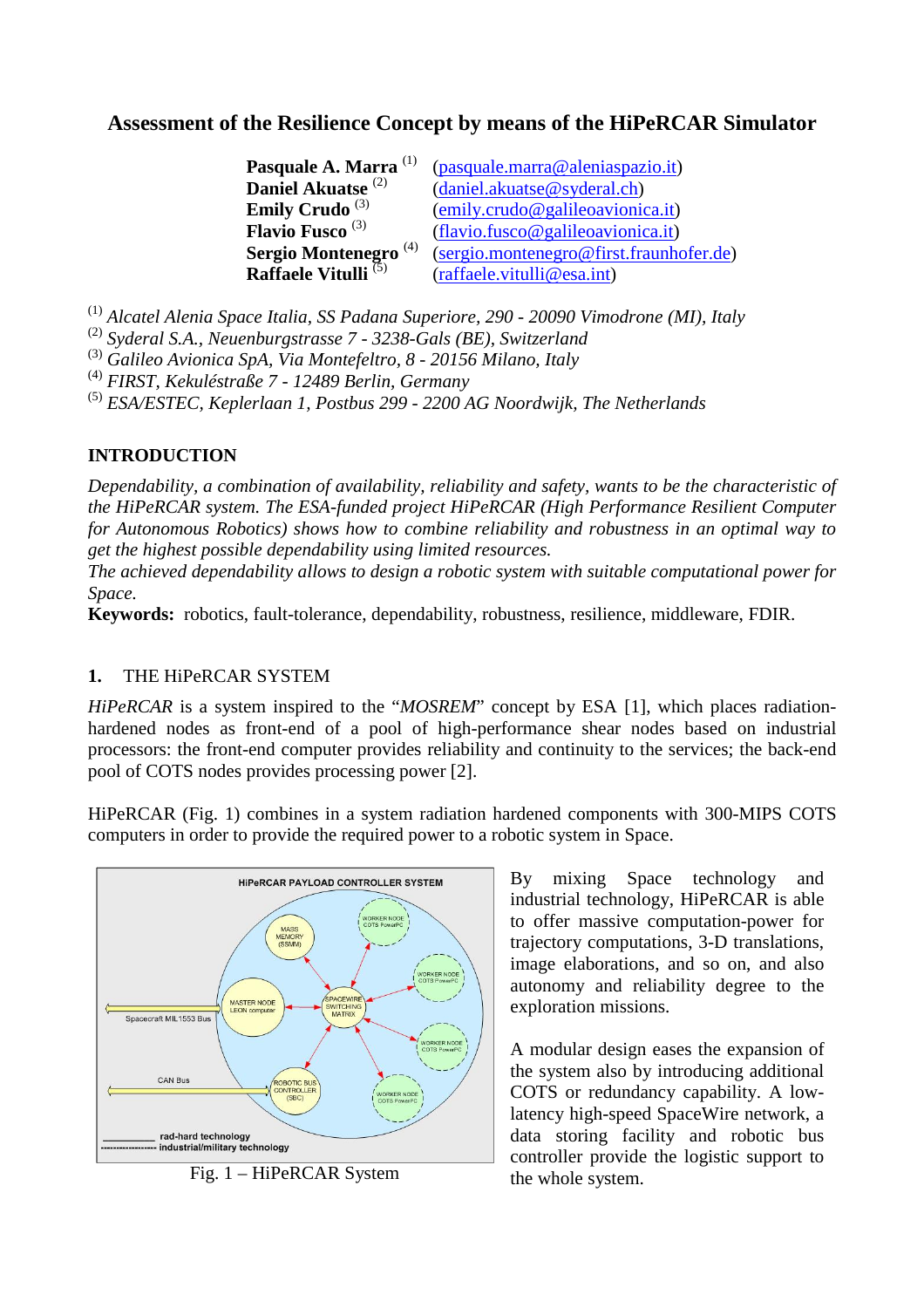### **2. THE HiPeRCAR PROJECT**

A consortium of European companies lead by AAS-I (Laben) is trying to demonstrate that this goal can be achieved under the ESA contract ITT/1-4607/04/NL/AG.

A first design phase provided the major design features of a possible payload controller system for Space [3]. The second phase of the Project foresees to develop such design. A simulator of a HiPeRCAR system provides the environment for the assessment of the resilience feature. An emulator of a possible HiPeRCAR system will allow soon to measure the performance and to get useful hints to base the design of future robotic missions.

At the current stage, the Project aims at providing an assessment of the resilience strategy with an appropriate apportionment of the tasks over the nodes. This paper shows the results achieved by a simulation of a simplified robotic application.

### **3. THE RESILIENCE CONCEPT**

The realistic scenario of a space mission assumes that failures due to cosmic radiation may hit the Worker nodes; this cause degrades temporarily of definitively the performance of the node in troubles.

HiPeRCAR has to guarantee the absolute continuity of service despite of failures that can hit its weak components. In other words, the system does never interrupt a running service. A global reduction of the performance may be tolerated by it but not loosing of the service. The system must resume autonomously the nominal performance as soon as the critical time is over (i.e. the failure disappears). If the failed node cannot be recovered, the system tries to assign the affected jobs to available nodes or in worst-case carries out by itself those jobs with the possible resources.

#### **4. THE RESILIENCE STRATEGY**

The HiPeRCAR system achieves this feature not by complex architectural schemes but through a software technique.

The shutdown and reboot operations of a failed node could last couple of seconds; a time too long to maintain the continuity of the affected service. Therefore, a safe control shall relay on tasks resident on the never interrupted Master node.

The HiPeRCAR Software foresees that reduced versions of the tasks running on the Worker nodes are always active on the Master node. Those basic tasks allow Master to control all the robotic devices by alone, but if the nominal tasks are running on Workers, the results of such advanced services improve movements and autonomy of the robotic system.

If a Worker fails just the contribution of the advanced parts is missing, but the basic control task stays still operable. Thanks to the "Resilience" feature, HiPeRCAR reacts to possible damages of its weakest components by reallocating the faulty tasks in optimal mode. An external observer will not detect discontinuity in the service.

Different design solutions have been tried, mainly addressing the optimal split of the task that has to react instantly to the Worker's crash. A simulator of the HiPeRCAR system has been set up just to experiment this technique. The out-coming trade-off finds here a description.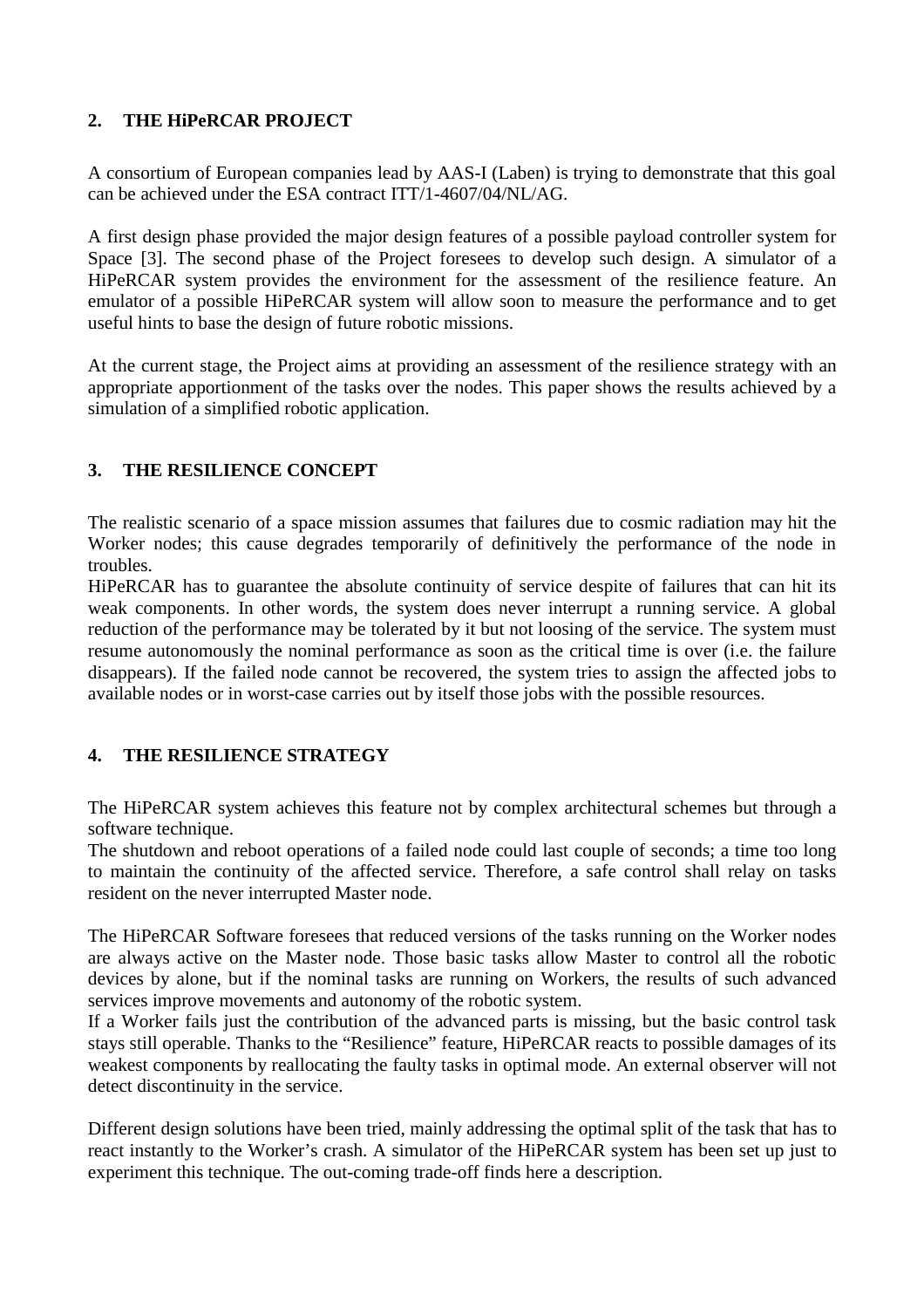### **5. THE RESILIENCE DESIGN**

The design of such a concept goes through the implementation of the following basic tools:

- a) Fault Detection and Fault Recovery Master node performs the continuous and frequent monitoring of the status of Worker Nodes. The robotic task execution is made by the cooperation of Worker and Master. The presence of the former is not an absolute need.
- b) Interconnection network: the Middleware Framework A Middleware framework runs onboard all the nodes and carries out in uniform mode all the basic tasks taking care of a heterogeneous environment made of different computer types. Its Communication Manager distributes messages among tasks everywhere located over the network. Middleware permits tasks to smoothly flow from one node to another one. At any time, a task can disappear from one node (e.g. a node crash) and reappear on another node (task distribution) [4].
- c) Basic and Nominal Mode for task design

Basic mode is in charge of the safe operations of the system. Its design is simple, resources economical, in charge to Master Node. While running in basic mode, the system provides a low performance service.

Nominal mode includes complex and resource-intensive computations provided by a network of tasks distributed in the Worker nodes. The task outputs in Nominal mode are achieved by the contribution of Worker and Master nodes.

The implementation of these basic tools is described in the paper.

Splitting into Basic and Nominal mode for a given robotic function "*F"* is a major challenge of the Project. There are no general rules to split a function into the two complementary parties; this design has to be done on a case-by-case basis. PASTEUR and EUROBOT mission scenarios allow to carry out this exercise.

## **6. THE HiPeRCAR SIMULATOR**

The HiPeCAR generic architecture defined on the Project Phase-1 is simulated on a PC/Linux workstation firstly. Purpose of this simulator is the assessment of the SW architecture, mainly addressing bullets a), b) and c) and the tuning of the algorithms.

The simulator workstation is a PC with a Pentium 4, 3.4 GHz of CPU, 1 GB of RAM and Fedora - Linux Core 5 as Operating System connected via TCP/IP to a PC emulating the current Point Of Control (POC = Ground, Space Station, Spacecraft or Crew MMI) (Fig.  $6.1$ ).

A Master, an intelligent Solid-State Mass Memory (SSMM) and two Workers compose the simulated system. Master is in charge of external bus (MIL-1553 and CAN) management. This means that three types of nodes (minimum set) are foreseen:

- 1. Master that is fixed to be the node number 0
- 2. SSMM that is fixed to be the node number 1
- 3. Two Workers that are numbered 2 and 3.

For this reason, three different code images are generated: master image (\_m extension); SSMM image ( $\,$ s extension); worker image ( $\,$ w extension).

One shell-window is dedicated to each kind of node to run the simulation (Fig. 6.2).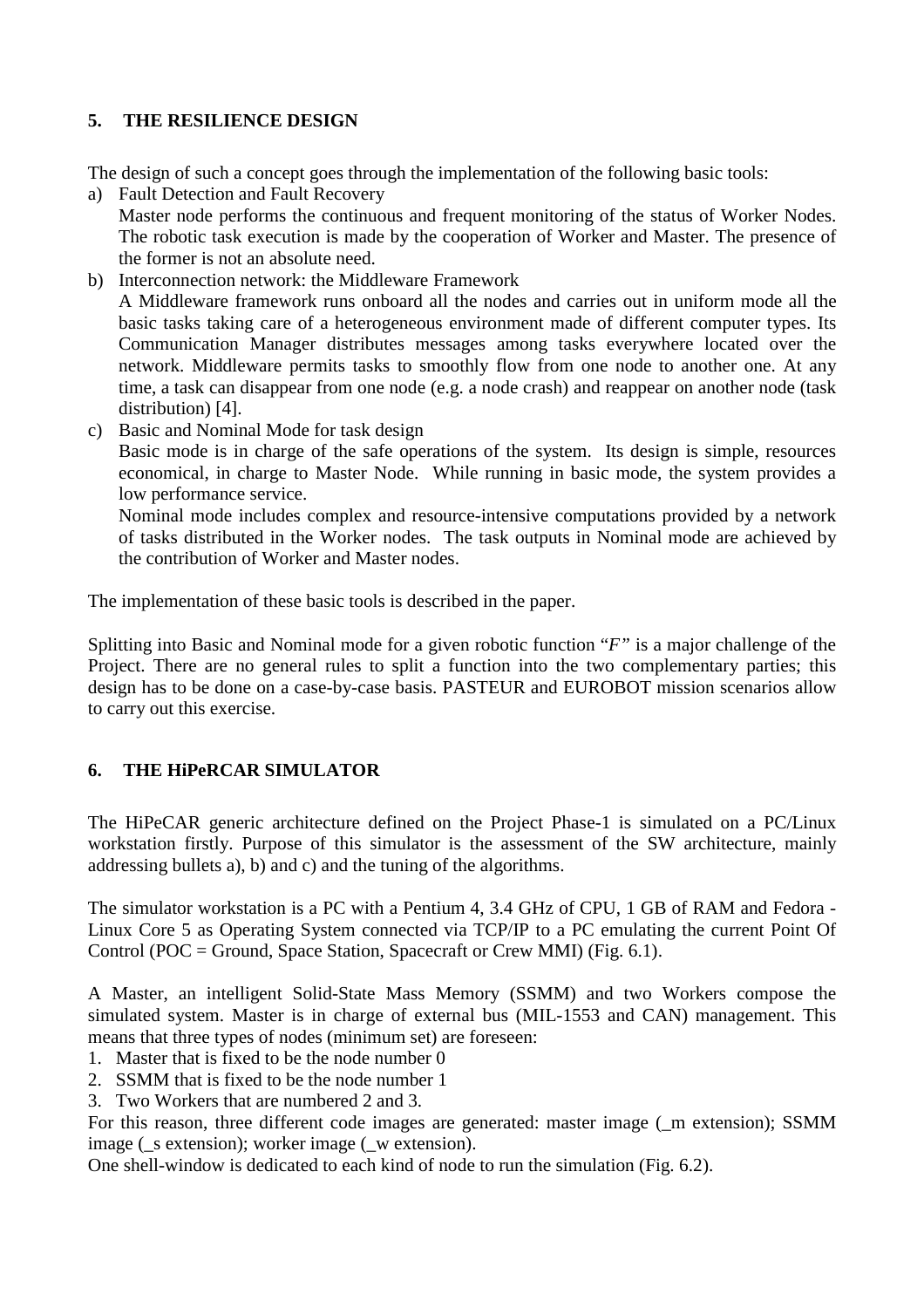

*Fig.6.*1*: Simulator Workstation connected to POC PC* 



*Fig. 6.2: Simulated Nodes connected via TCP/IP*

### **7. TEST SW SIMULATING A REPRESENTATIVE ENVIRONMENT**

The HiPeRCAR application layer that runs on top of the Middleware Framework is composed of two parts: Mission Independent, including functions common to all kinds of mission (e.g. Command Handler and Telemetry Manager); Mission Dependent, including the specifying functions of the mission (such as Mission Command Handler and mission Control Tasks, the function that control the foreseen system devices).

The Mission Independent supported functionalities are:

- 1. External communications, Point of Control handling
- 2. Commands forwarded to and executed by specialized handlers
- 3. Telemetry generation
- 4. Handling of system operative modes
- 5. Management of Basic and Nominal mode of Control Tasks
- 6. FDIR-1: cyclic and sporadic checks, centralized event handling, severity thresholds and associated recovery actions
- 7. FDIR-2: Robustness, resilience and graceful degradation of Control Tasks
- 8. I/O interface to robotic devices (SCB, science instruments).

In the HiPeRCAR Simulator some extra modules have been added (Fig 7.1) to emulate the external communications with the POC and the Robotic Bus Controller (Servo Control Boards).